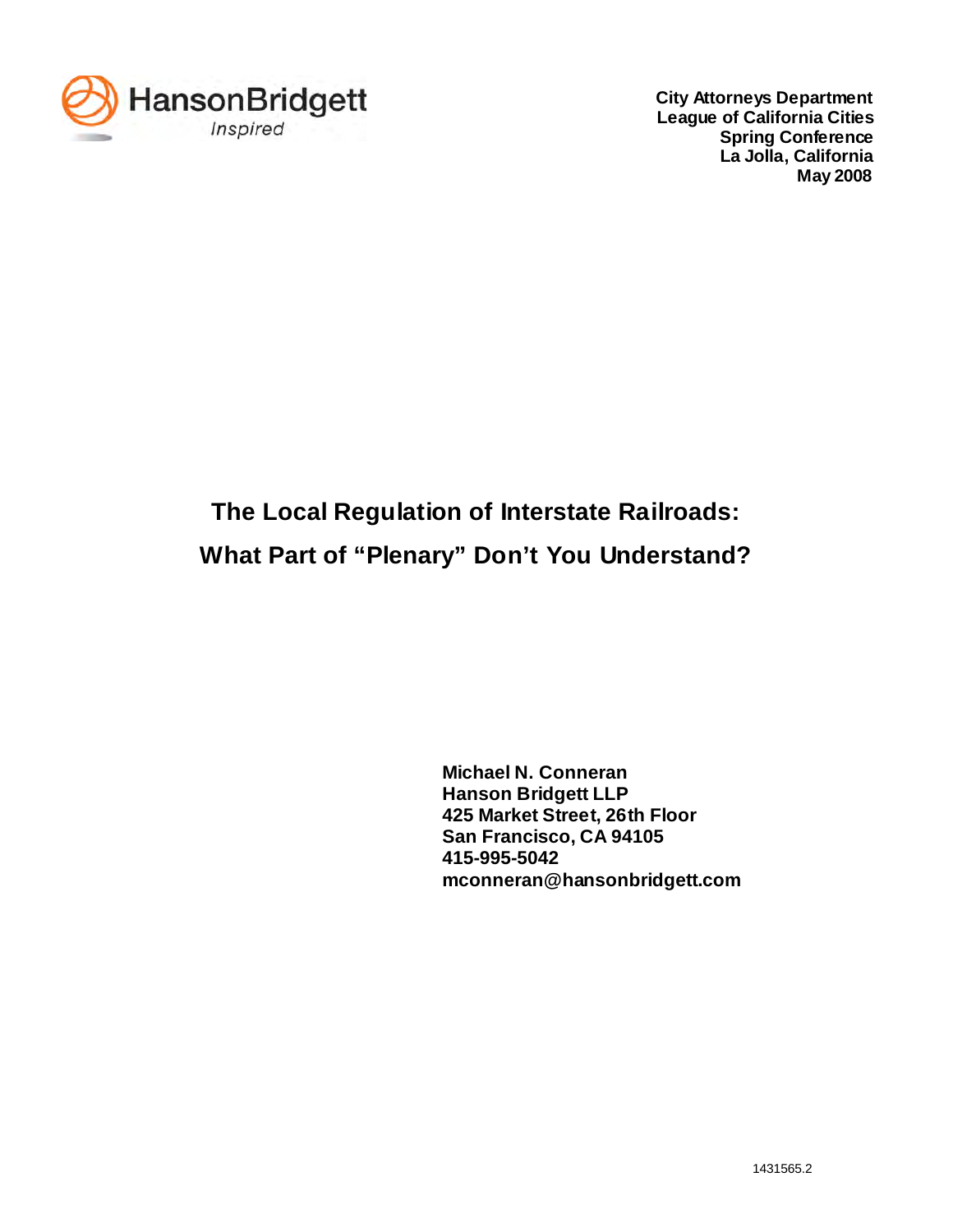## **I. PREFACE**

The intent of this paper is to try to demystify some of the unusual issues that municipal attorneys encounter in trying to understand the railroad industry and the federal regulatory scheme that controls it. Since many of these matters derive from the history of railroads and the agencies that regulate them, it will be useful to take a short historical journey so that what appear today to be incomprehensible legal anomalies can be understood as part of a once more-robust system of economic regulation. This will not only make these concepts easier to work with, but will provide some handy insights into possible sources of information and guidance in dealing with railroads in both the transactional and litigation setting. Of course, this review will be made much more interesting due to the fascinating history of railroads in America, particularly in light of their particular influence upon the political and historical development of this great state of California.

# **II. REGULATORY OVERVIEW**

# **A. Railroads, America's First Regulated Industry**

1. The Role of Railroads

In many ways, the history of railroads in America parallels our nation's territorial and economic development. From their role in providing supplies to the combatants during the Civil War to the linking of our two coasts in the 1880's, the railroads quickly overtook water-borne cargo vessels as a means of transportation and communication, only to be themselves overtaken in the mid-20<sup>th</sup> century by trucks and highways. Railroads have thus passed through a number of boom and bust cycles, and are now seeing a resurgence as the country's demand for imported goods draws ever-increasing numbers of shipping containers to our ports<sup>1</sup>, requiring prompt movement to the interior of the country, a natural task for the railroad.

This recent boom in rail shipments has exacerbated the sometimes tenuous relationship that freight railroads have had with the localities through which they pass, as the noise and congestion they can cause become more obvious in our increasingly dense urban areas. At the same time, concerns with traffic congestion and global warming have sparked renewed interest in passenger rail service and potential high-speed rail systems, which have been successful in Europe and Asia. As policy initiatives promote transit-oriented and infill development, the location and development of rail facilities takes on an even greater significance, which makes an understanding of the railroad regulatory environment ever more necessary for many municipal law practitioners.

# 2. The Power of Railroads

In the process of stimulating and supporting economic growth, and as a side-effect of their tremendous financial and physical impact on the nation, railroads have triggered a variety of legal and governmental responses. Through generous land grants and franchise arrangements, governments encouraged railroad development, seeking the significant economic benefits that railroad service would bring. Railroads were given large tracts of land (in the West, these were often in a checkerboard pattern of alternate

 $\overline{\phantom{a}}$  $^1$  "New Era Dawns for Rail Building," Wall Street Journal, February 13, 2008, p.1.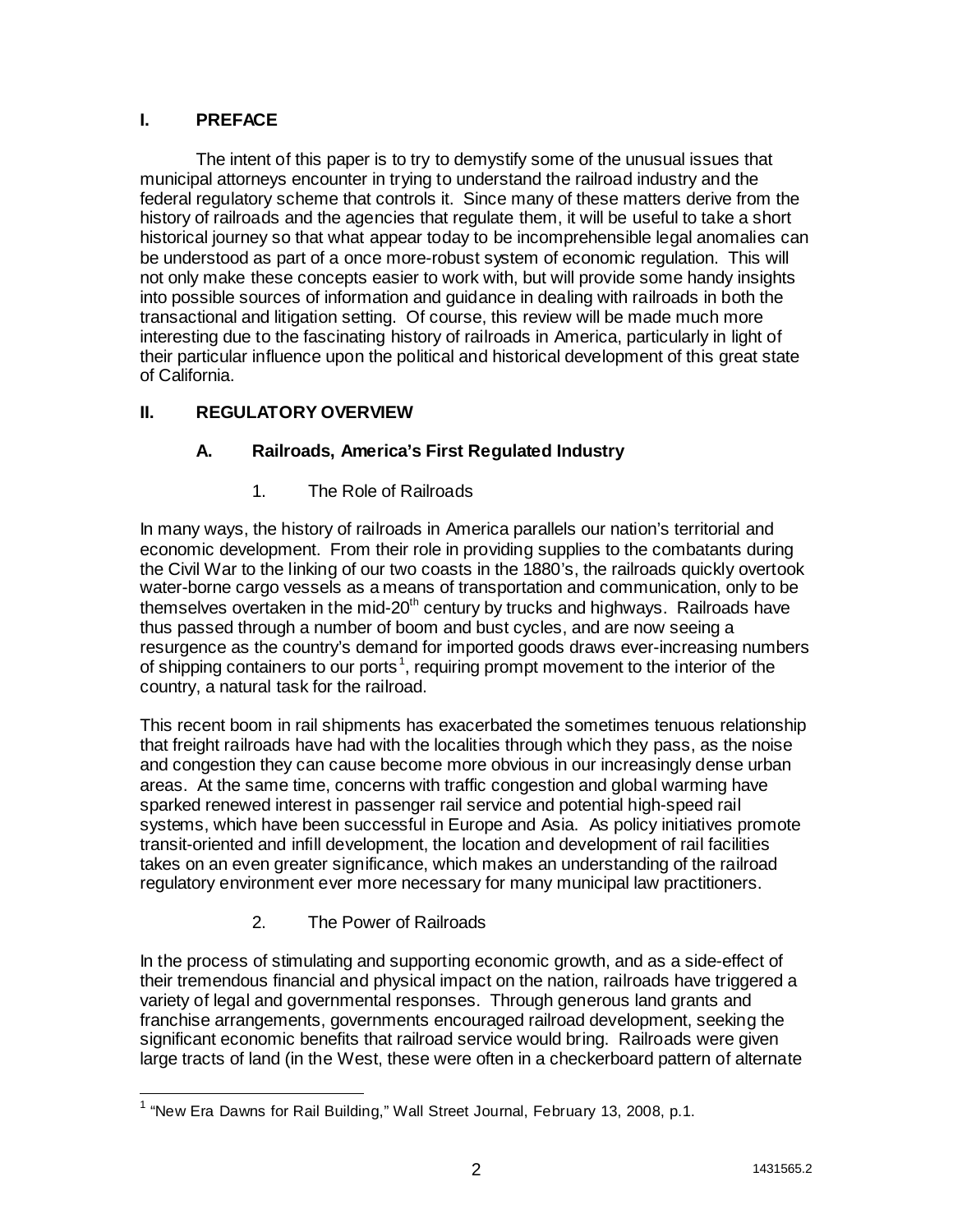sections) and even provided with outright financial subsidies to construct new lines. As the transportation of goods by railroad became more vital to commerce and the railroads began to exert a monopolistic stranglehold on the nation's economy, legislative action was demanded to control abuses and protect shippers from unfair treatment by the railroads. Railroads were viewed, particularly by farmers in the West, as charging discriminatory rates and favoring certain interests above others. Railroads were also perceived, with significant justification in California, as exerting a corrupting force on state and local governments through their exercise of unbridled influence and participation in outright corruption.<sup>2</sup> In California, the Central Pacific and Southern Pacific Railroads, and the "Big Four" who controlled them, exercised significant influence over the state government, to the extent of even personally filling positions of leadership. This influence eventually prompted the institution of progressive political structures, such as the initiative and referendum, to preserve the ability of the people to control their own government.

#### 3. Interstate Commerce Act of 1887

Concerns regarding the rate practices of railroads and their impacts on commerce on a national level lead Congress to create, in 1887, the Interstate Commerce Commission (ICC), the first independent regulatory agency in our nation's history. The initial purpose of the ICC was to restrict rate discrimination (the practice of giving one shipper preferential rates over others) and provide some rate stability to shippers and railroads. As might be expected with an initial foray into economic regulation, the ICC required several legislative fixes to effectively accomplish its purpose.

#### 4. Esch-Cummins Transportation Act of 1920

The demands of World War I led President Woodrow Wilson to nationalize the nation's rail system. Following the war, as control of the nation's rail system was returned to private industry, Congress acted to revise further the scope of federal regulation of the again privately-held railroads. With the Esch-Cummins Transportation Act of 1920, (P.L. 66-152, 41 Stat. 456), the ICC was charged with setting minimum rates and controlling the extension and abandonment of routes. This began the policy of requiring "crosssubsidization" of routes, a practice that required a railroad to use the profits generated from one route to cover losses from other routes. That practice helped ensure that more areas of the country would continue to have rail access, but also bred inefficiencies in railroad service. These inefficiencies would, in the 1970's, ultimately threaten the economic viability of the nation's large rail carriers and lead to the "deregulation" policies of that decade and the decades to follow. This policy also cemented the regulatory structure under which the railroads have a "common carrier" obligation to provide freight service over all of their "active" rail lines and must seek federal authority to "abandon," or halt, service to particular lines before actually terminating such service. The presence of this regulatory arrangement is particularly relevant to the ability of local governments to control rail properties.

 $\overline{\mathbf{c}}$ <sup>2</sup> California law contains a number of provisions aimed at limiting the influence of railroads on government, including the prohibition on elected officials accepting free travel under penalty of forfeiture of office. (*See* Art. XII, § 7 Cal.Const.)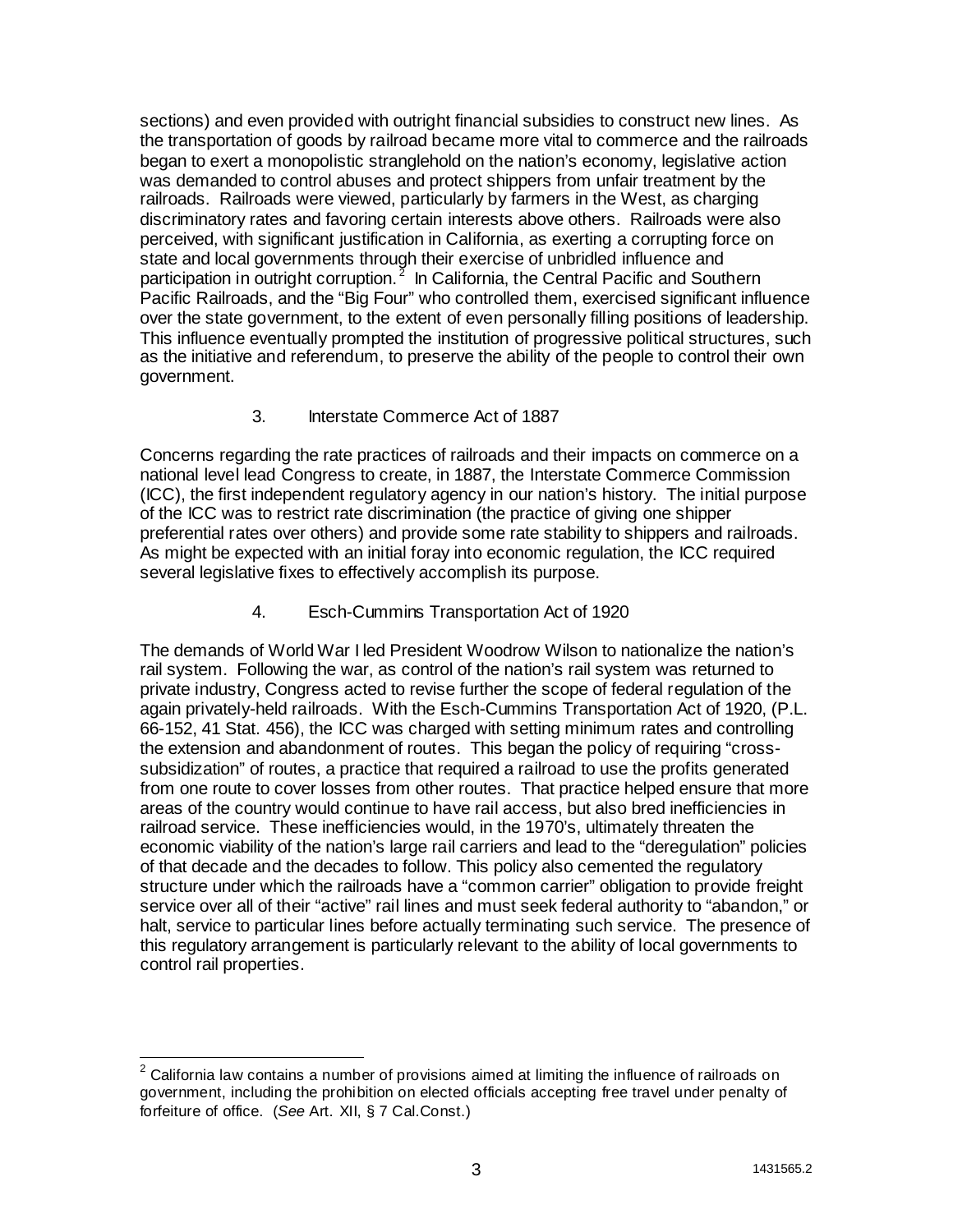## 5. ICC Termination Act of 1995

Although there have been numerous changes to the role of the ICC over the years, including the expansion of its control to the trucking, bus and water transport industries, the increasing desire to "deregulate" the rail and trucking industries lead to the Interstate Commerce Commission Termination Act of 1995 (ICCTA). The ICCTA replaced the ICC with an administrative agency, the Surface Transportation Board, which operates under the control of the federal Department of Transportation. The STB focuses largely on the regulation of mergers and rail line extensions and abandonments, although it still exercises some rate-setting functions. However, with the adoption of the ICCTA, Congress also solidified the broad scope of federal control of the rail industry, thereby preempting many areas in which state and local governments might attempt to exercise control over railroads. Thus, while the federal government is reducing its control of railroad operations, it is also making sure that other levels of government do not interfere with the ability of railroads to function efficiently.

- 6. Overview of Railroad Regulatory Agencies
	- a. Surface Transportation Board

As stated above, the Surface Transportation Board, a three-member panel administered by the Department of Transportation, now regulates the economic affairs of the nation's interstate railroads. In keeping with the concept of deregulation, many of its procedures are fairly streamlined, with the aim of allowing the rail industry to function with a minimum of oversight of their business practices. This approach began in reaction to the insolvency of several of the major East Coast carriers in the 1970's, which lead to the Railroad Revitalization and Regulatory Reform Act (the "4R Act") of 1976 (P.L. 94-210; codified at 45 USC 801 et seq.), followed by the Staggers Rail Act in 1980 (P.L. 96-448) (which allowed railroads to abandon service on uneconomic routes) and eventually to the adoption of the ICCTA. The STB's main focus is in making sure that mergers and other reorganizations do not unduly affect the interests of shippers.

#### b. Federal Railroad Administration

The Federal Railroad Administration (FRA) was created by the Department of Transportation Act of 1966 (P.L. 89-670, 80 Stat. 931). The FRA establishes and enforces safety standards for the rail industry. According to its website, its purpose is to "promulgate and enforce rail safety regulations; administer railroad assistance programs; conduct research and development in support of improved railroad safety and national rail transportation policy; provide for the rehabilitation of Northeast Corridor rail passenger service; and consolidate government support of rail transportation activities." Working in conjunction with state regulatory agencies, such as the California Public Utilities Commission, the FRA attempts to ensure that the national railroad system is operated in a safe and efficient manner. It recently adopted a Final Rule, discussed below, which allows localities to ban the sounding of train horns within "quiet zones."

c. California Public Utilities Commission

Initially formed as the "Railroad Commission" through an amendment to the State Constitution in 1911, and later renamed in 1946, the California Public Utilities Commission (CPUC) serves the public interest by protecting consumers and ensuring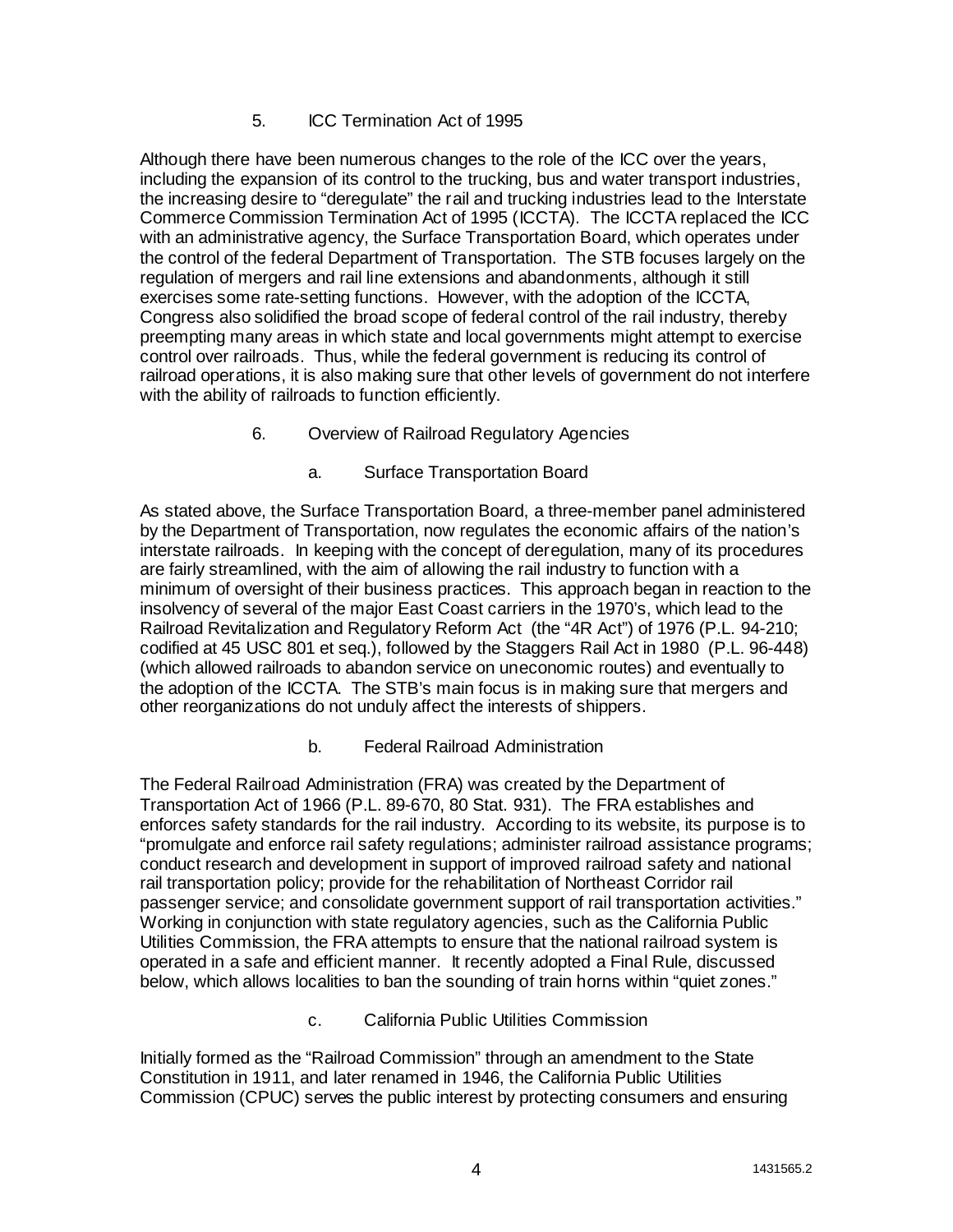the provision of safe, reliable utility service and infrastructure at reasonable rates, with a commitment to environmental enhancement and a healthy California economy. With regard to railroads, it exercises "safety jurisdiction" over railroad/highway crossings and railroad operations in general, except when such regulations are preempted by federal control.

# **B. Basis of Federal Jurisdiction**

1. Commerce Clause

Pursuant to Article I, Section 8, Clause 3 of the U.S. Constitution, Congress is granted the power to "regulate commerce with foreign nations, and among the several states . . . ." While the Commerce Clause, particularly through the New Deal era, served as the basis for the extension of the federal government's role into many aspects of daily life, its most fundamental aim is to promote trade and commerce by allowing Congress to exert control over interstate commerce. By means of the Supremacy Clause (Article VI, Clause 2), this authority supersedes any rights of the states or local governments to control interstate commerce.

# **C. Need for Federal Uniformity**

The need for uniform treatment of interstate carriers has been stated this way by the U.S. Supreme Court:

The Interstate Commerce Act is among the most pervasive and comprehensive of federal regulatory schemes and has consequently presented recurring pre-emption questions from the time of its enactment. Since the turn of the century, we have frequently invalidated attempts by the States to impose on common carriers obligations that are plainly inconsistent with the plenary authority of the Interstate Commerce Commission or with congressional policy as reflected in the Act. These state regulations have taken many forms. . . The common rationale of these cases is easily stated: "[There] can be no divided authority over interstate commerce, and . . . the acts of Congress on that subject are supreme and exclusive." [Citation.] Consequently, state efforts to regulate commerce must fall when they conflict with or interfere with federal authority over the same activity." Chicago & North Western Transp. Co. v. Kalo Brick & Tile Co. (1981) 450 U.S. 311, 318-9. [Emphasis added.]

# **III. REGULATION OF RAIL LINE OWNERSHIP/OPERATION**

# **A. Federal System of Railroads**

1. Status of Rail Lines: Active/Discontinued/Abandoned

As discussed above, a key aspect of the federal regulatory system is the control of the acquisition and disposition of rail lines. "The exclusive and plenary nature of the Commission's authority to rule on carriers' decisions to abandon lines is critical to the congressional scheme, which contemplates comprehensive administrative regulation of interstate commerce." (Id. at 321.) There are essentially three categories of such lines: active, discontinued and abandoned. Active lines are those rail lines that are within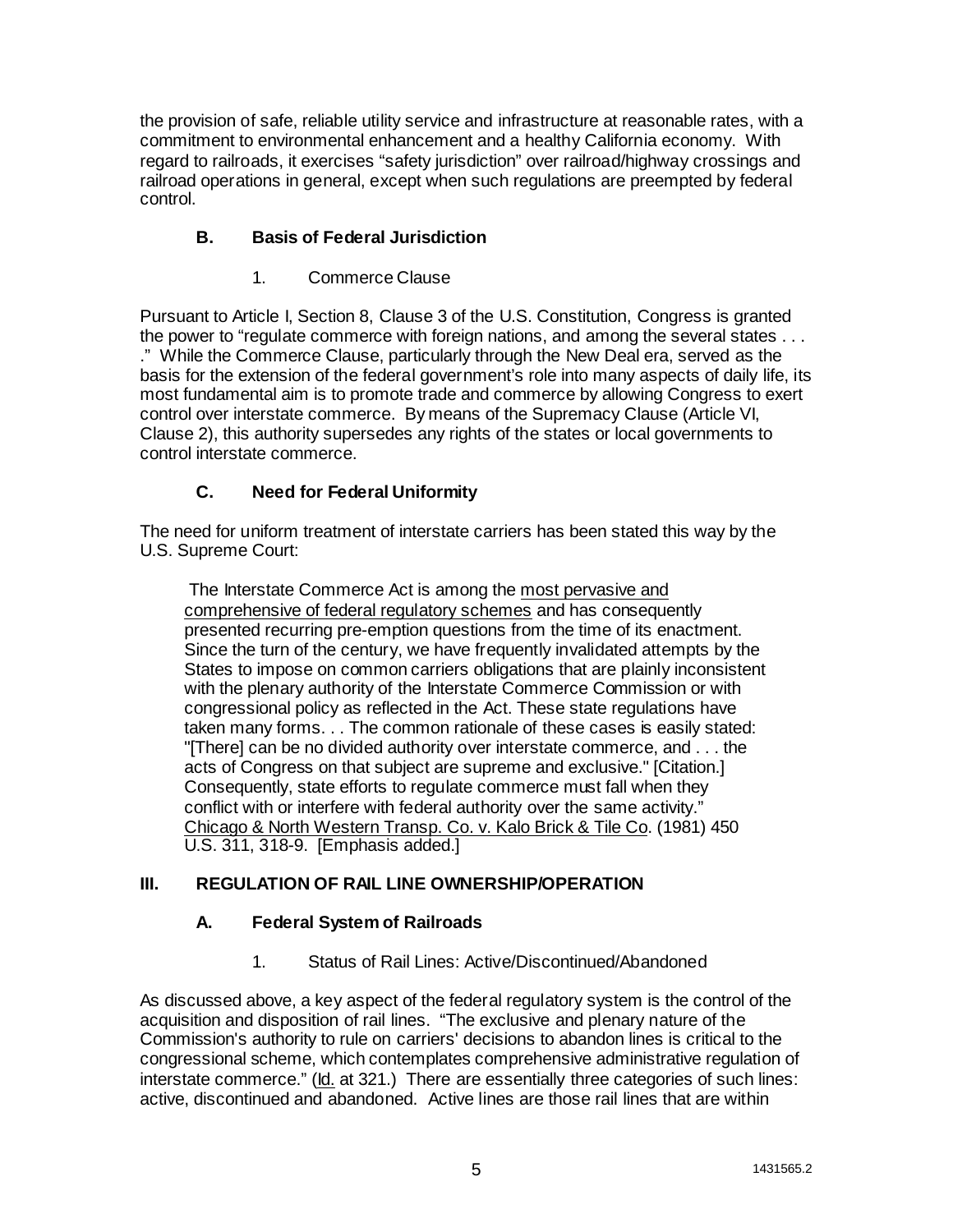federal jurisdiction and whose operators therefore have an affirmative obligation to provide common carrier freight service to shippers located on that line. If a line is either uneconomic to operate or subject to some other physical restriction that prevents operation, it may be placed in "discontinued" status, in which means its owner is still within the jurisdiction of the STB, but does not have an obligation to provide freight service. (*See* 49 CFR 1152.) The final category is "abandoned" which means the line is no longer in the federal regulatory system. Care should be taken not to confuse the term of art "abandoned," when used in the context of rail line regulation, with the abandonment of easement interests under real property law. Each state has its own law for determining the abandonment of easements. While a formal STB abandonment may indicate an intention to stop using an easement interest, under California law normally more is required to effect a legal abandonment of the interest, such as the removal of tracks and ties. (*See* Cal. Civil Code Section 887.050.)

When a railroad is seeking to abandon a line, it must file a proceeding with the STB, which conducts a thorough environmental and historical review to determine how such resources would be affected by the abandonment. This review, required under the National Environmental Policy Act and the National Historic Preservation Act, is conducted by STB staff, pursuant to regulations published at 49 CFR Part 1105. One other feature of the abandonment process is the requirement that the railroad accept "offers of financial assistance" from shippers or third parties who wish to subsidize service in order to keep the line open. The procedures for such offers appear at 49 CFR 1152.27. If a local government desires to force the abandonment of a line against the wishes of a railroad, it may file a request with the STB for an "adverse abandonment." (*See* Union Pacific Railroad Company—Petition for Declaratory Order, STB Finance Docket 34090, decided November 7, 2001.)

Lines eligible for abandonment are often the subject of proposals seeking to preserve the rights-of-way by "rail-banking" them for potential future service while allowing the community to use the lines in the interim for recreational trail purposes. Procedures for state and local government to participate in such matters are found at 49 CFR 1152.29. A group active in promoting the reuse of inactive rail lines is the Rails to Trails Conservancy (http://www.railstrails.org/index.html). A federal statute, the Rails-to-Trails Act (16 USC § 1247(d)) permitted railroads to hand lines over for trail use while purporting to preserve their property interests, but a number of claims have been filed on behalf of the holders of adjacent properties claiming reversionary property interests to the land underlying these easements. They have claimed that the termination of rail service and the removal of the tracks and ties triggers an abandonment of the easement interest under state real property law and that the continued use of the line by government agencies constitutes a taking. (*See* Preseault v. United States, 66 F.3d 1167 (Fed. Cir. 1995), rev'd. Preseault v. United States, 100 F.3d 1525, 1530 (Fed. Cir. 1996).

#### 2. Jurisdiction over Spurs/Sidetracks

One area of concern for local agencies is the control of spurs and sidetracks. These fall into a "gray" area, since they are clearly within the STB's jurisdiction under 49 USC 10501 (which is discussed in more detail below), but their use or abandonment is exempt from any prior approval requirement under 49 USC 10906.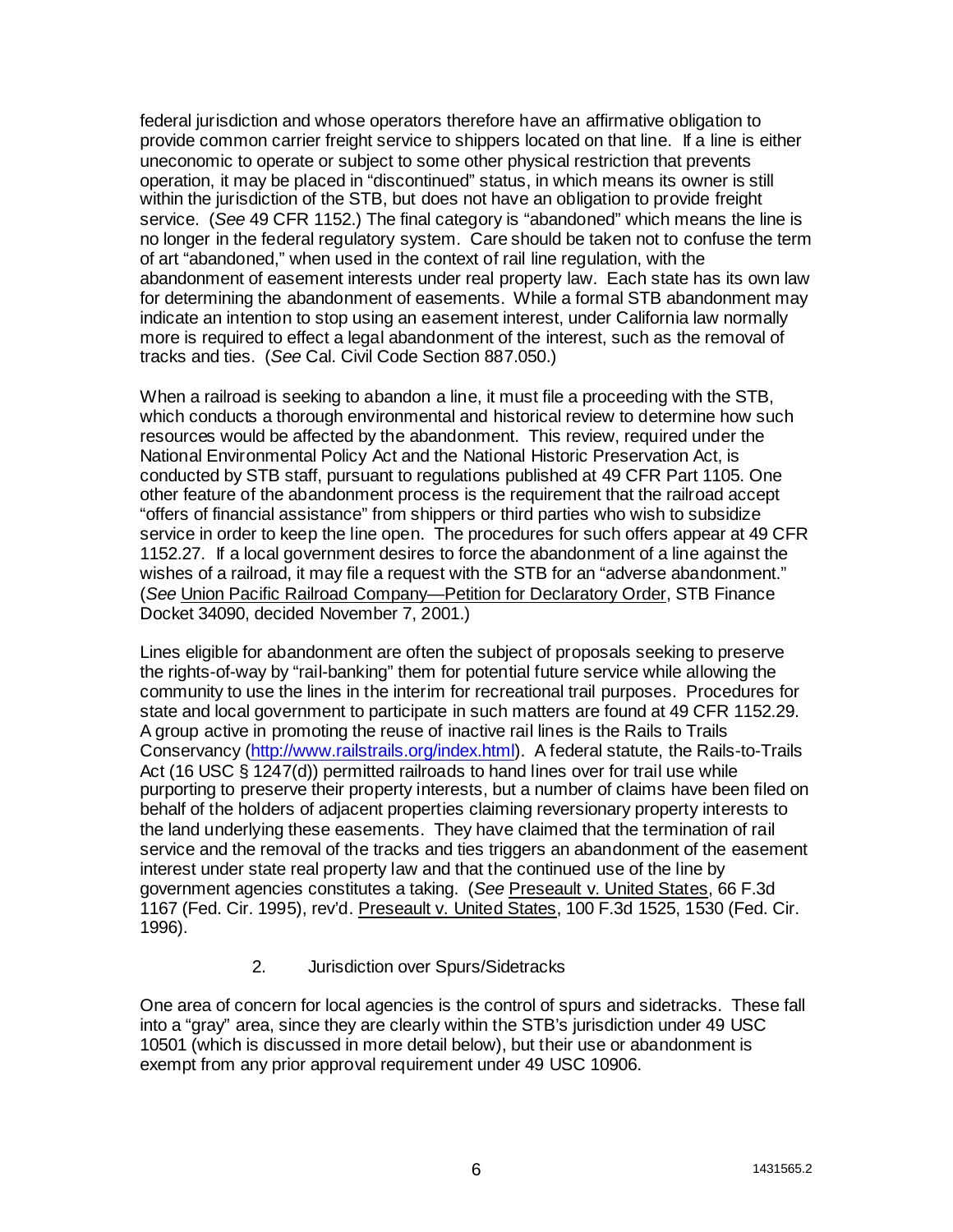# **IV. LOCAL REGULATORY ISSUES**

Given the "pervasive and comprehensive" nature of federal control, it is not surprising that many efforts by municipalities to exert control over railroads have been less than successful. "One court noted that 'it is difficult to imagine a broader statement of Congress' intent to preempt state regulatory authority over railroad operations.' CSX Transp., Inc. v. Georgia Public Service Comm., 944 F. Supp. 1573, 1581 (N.D. Ga. 1996). Indeed, the language is 'clear and broad,' and it is apparent that the 'ICCTA has preempted all state efforts to regulate rail transportation.' Wisconsin Central Ltd. v. City of Marshfield, 160 F. Supp. 2d 1009, 1013 (W.D. Wis. 2000)." Guckenberg v. Wisconsin Central Ltd. and Fox Valley & Western Ltd., 178 F.Supp.2d 954, 958 (E.D. Wisc., 2001)

Perhaps the leading case in this regard is the Ninth Circuit's decision in City of Auburn v. Surface Transportation Board 154 F.3d 1025 ( $9<sup>th</sup>$  Cir. 1998), in which the court considered a city's appeal from an STB decision to permit a railroad to acquire and operate a rail line. In the appeal, the city argued that the intent of the ICCTA was only to preempt economic regulation by local government, while permitting local government to exercise local land use and environmental regulation. In rejecting that argument, the court found that "the congressional intent to preempt . . . state and local regulations of rail lines is explicit in the plain language of the ICCTA and the statutory framework surrounding it." (Id. at 1031.)

Challenges to local regulations often occur in the course of litigation filed by cities in state court, which railroads then remove to federal court, where they convince judges to refer the matter to the STB due to the court's lack of jurisdiction over the matter. Despite the seemingly comprehensive preemptive sweep of the ICCTA, there nevertheless remain some areas where Congress has not indicated a need to control specific aspects of rail operations: "state and local regulation is permissible where it does not interfere with interstate rail operations, and localities retain certain police powers to protect public health and safety." Maumee & Western Railroad Corporation and RMW Ventures, LLC—Petition for Declaratory Order (STB Finance Docket 34354, served March 2, 2004) These specific powers will be noted in the following discussion of a variety of issues that have arisen between cities and railroads.

#### **A. Local Control over the Construction and Operation of Rail Lines and Facilities**

With regard to almost all other potential projects that may be developed within a city's limits (other than those of some governmental agencies protected by intergovernmental immunity), a city would normally have legal authority to exercise the land use, environmental and building regulation under its police powers. However, that power does not necessarily extend to the approval of the construction of rail lines and facilities. Under 49 USC 10501(b)(2), the STB has exclusive jurisdiction over "the construction, acquisition, operation, abandonment, or discontinuance of spur, industrial, team, switching or side tracks and facilities, even if the tracks are located, or intended to be located entirely in one State." Citing the language of 10501(b), another court stated "[I]t is difficult to imagine a broader statement of Congress' intent to preempt state regulatory authority over railroad operations." (Friends of the Aquifer et al. (STB Finance Docket No. 33966, served August 15, 2001.)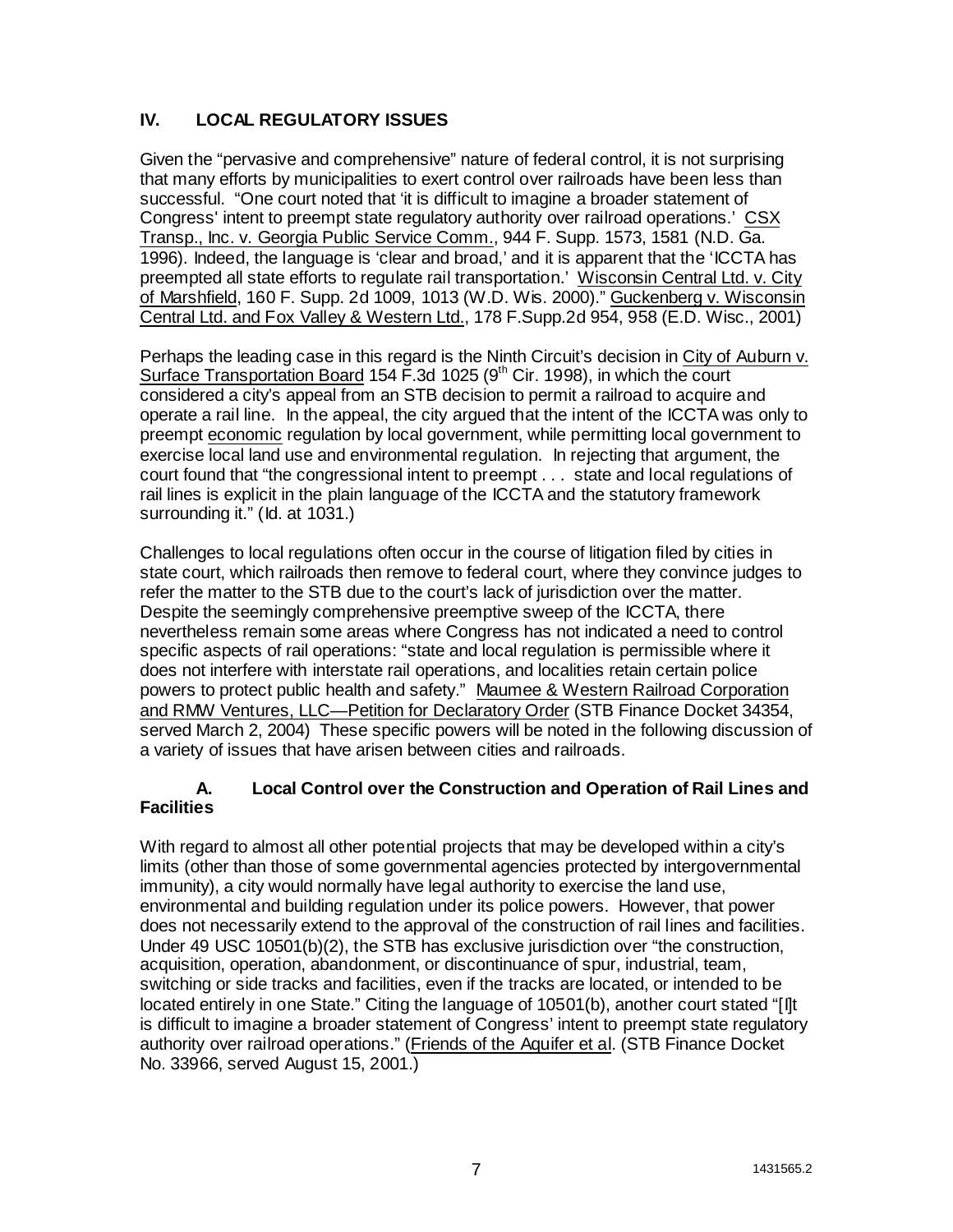In one STB decision, Joint Petition for Declaratory Order—Boston and Maine Corporation and Town of Ayer, MA (STB Finance Docket No. 33971, served May 1, 2001) the STB explained that "Court and agency precedent interpreting the statutory preemption provision have made it clear that, under this broad preemption regime, state and local regulation cannot be used to veto or unreasonably interfere with railroad operations." The STB went on to explain the range of local issues affected by this preemption:

> Thus, state and local permitting or preclearance requirements (including environmental requirements) are preempted because by their nature they unduly interfere with interstate commerce by giving the local body the ability to deny the carrier the right to construct facilities or conduct operations. *See* Stampede Pass, [2 ICC 2d 330]; City of Auburn, 154 F.3d at 1029-31. [¶] As the courts also have found in addressing the scope of section 10501(b), zoning ordinances and local land use permit requirements are preempted where the facilities are an integral part of the railroad's interstate operations. Austell [Norfolk Southern Ry. v. City of Austell, No. 1:97-cv-1018-RLV, 1997 U.S. Dist. LEXIS 17236, at 17 n.6 (N.D. Ga. 1997)]; Ridgefield Park [Village of Ridgefield Park v. New York, Susquehanna & Western Ry., 750 A.2d 57 (N.J. 2000)]. Moreover, in Ridgefield Park the court found that section 10501(b) precluded the state court from adjudicating common law nuisance claims involving noise and air pollution from a railroad maintenance facility because to do so would infringe on the Board's exclusive jurisdiction over the location and operation of railroad facilities.

The STB then sought to explain the limited range in which local control was permissible:

This does not mean that all state and local regulations that affect railroads are preempted. As we stated in Stampede Pass, 2 S.T.B. at 337-38, and Riverdale I [Borough of Riverdale - Petition for Declaratory Order - The New York Susquehanna and Western Railway Corporation, STB Finance Docket No. 33466 (STB served Sept. 10, 1999)], state and local regulation is permissible where it does not interfere with interstate rail operations, and localities retain certain police powers to protect public health and safety. For example, non-discriminatory enforcement of state and local requirements such as building and electrical codes generally is not preempted. Id. at 8-9; Flynn [Flynn v. Burlington Northern Santa Fe Corp., 98 F. Supp. 2d 1186 (E.D. Wash. 2000)], While a locality can not require permits prior to construction, the courts have found that a railroad can be required to notify the local government when it is undertaking an activity for which another entity would require a permit and to furnish its site plan to the local government. Ridgefield Park. [750 A.2d 57.]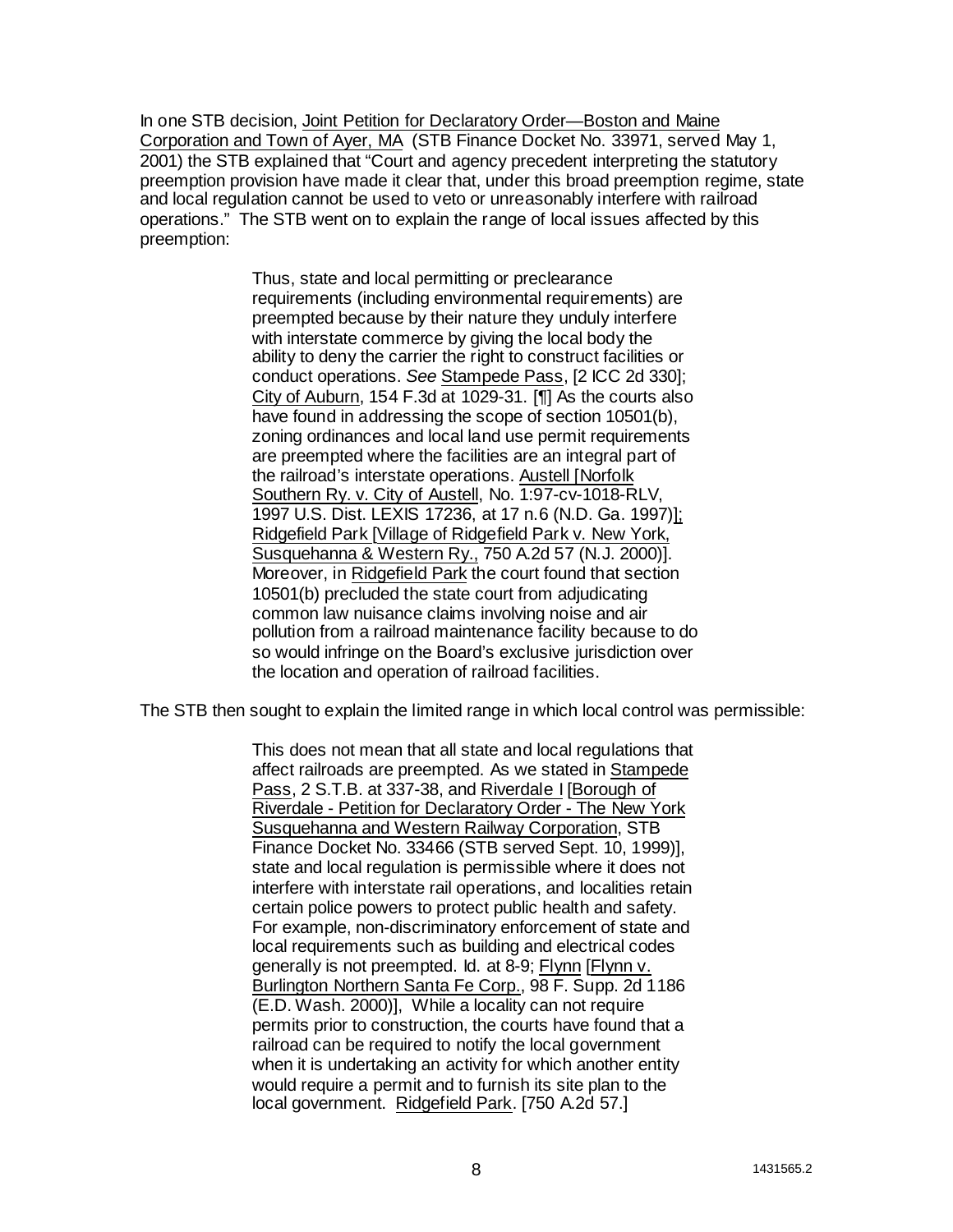After noting that cities may enforce a voluntary agreement of a railroad<sup>3</sup>, the Board noted the potential application of federal environmental regulations:

> Finally, nothing in section 10501(b) is intended to interfere with the role of state and local agencies in implementing Federal environmental statutes, such as the Clean Air Act, the CWA, and the SDWA. *See* Stampede Pass, 2 I.C.C.2d at 337 & n.14; Riverdale I at 7.26 Thus, the lack of a specific environmental remedy at the Board or under state and local laws (as to construction projects such as this, over which the Board lacks licensing power) does not mean that there are no environmental remedies under other Federal laws. [¶]Of course, whether a particular Federal environmental statute, local land use restriction, or other local regulation is being applied so as to not unduly restrict the railroad from conducting its operations, or unreasonably burden interstate commerce, is a fact-bound question. Accordingly, individual situations need to be reviewed individually to determine the impact of the contemplated action on interstate commerce and whether the statute or regulation is being applied in a discriminatory manner, or being used as a pretext for frustrating or preventing a particular activity, in which case the application of the statute or regulation would be preempted.

A similar explanation of permissible local control was provided by the STB in Stampede Pass:

[E]ven in cases where we approve a construction or abandonment project, a local law prohibiting the railroad from dumping excavated earth into local waterways would appear to be a reasonable exercise of local police power. Similarly, . . . a state or local government could issue citations or seek damages if harmful substances were discharged during a railroad construction or upgrading project. A railroad that violated a local ordinance involving the dumping of waste could be fined or penalized for dumping by the state or local entity. The railroad also could be required to bear the cost of disposing of the waste from the construction in a way that did not harm the health or well being of the local community.

 $\ddot{\phantom{a}}$  $3$  "Furthermore, a town may seek court enforcement of voluntary agreements that the town had entered into with a railroad, notwithstanding section 10501(b), because the preemption provisions should not be used to shield the carrier from its own commitments, and "voluntary agreements must be seen as reflecting the carrier's own determination and admission that the agreements would not unreasonably interfere with interstate commerce." Township of Woodbridge, NJ et al. v. Consolidated Rail Corporation, Inc., STB Finance Docket No. 42053 (STB served Dec. 1, 2000), at 5 (Woodbridge)."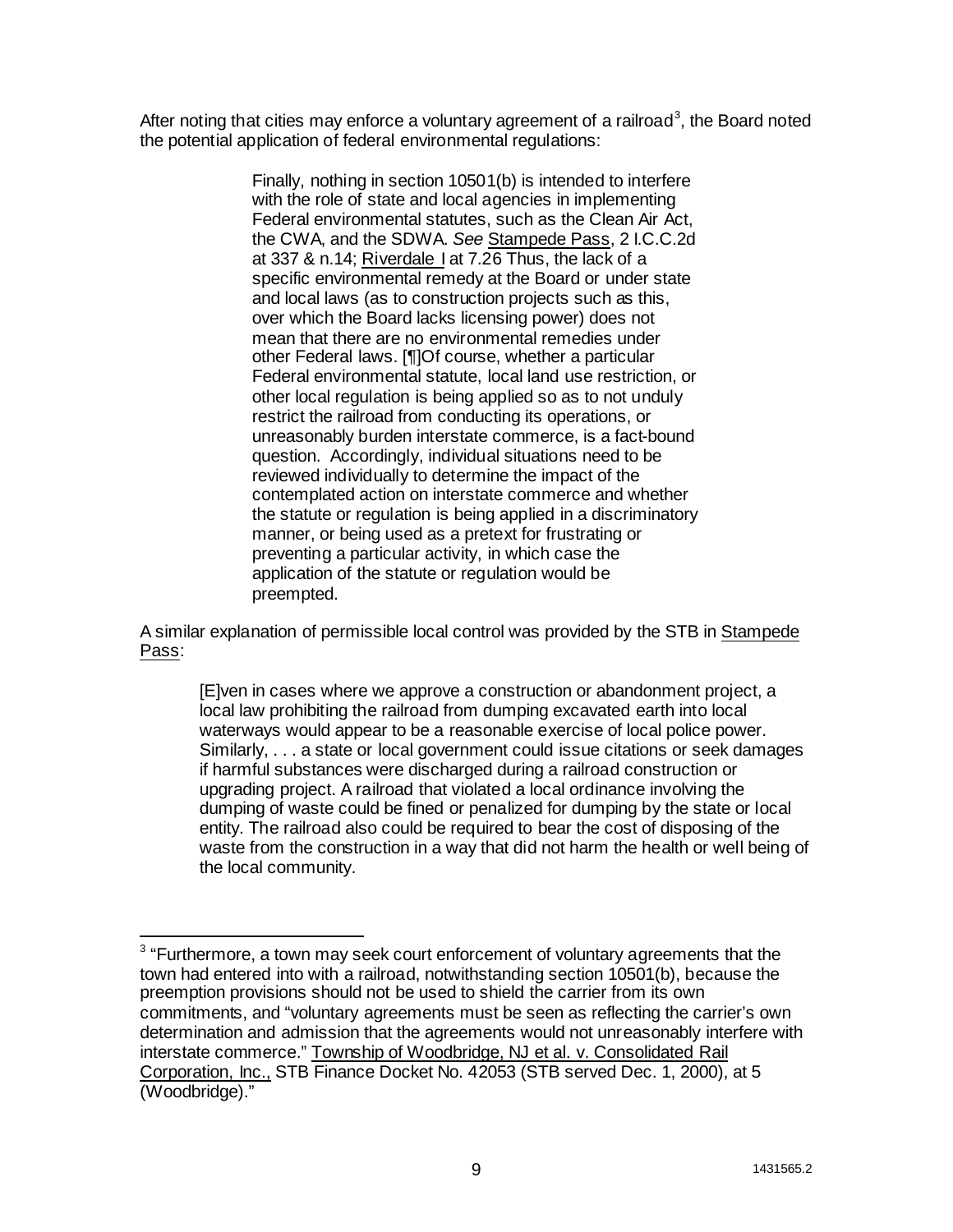Another example of permissible local regulation was noted in Rushing v. Kansas City Southern Railway Company (S.D. Miss. 2001) 194 F.Supp.2d 493, in which a federal court, acting in a case removed from state court that featured complaints of noise, vibrations and water runoff from a rail facility, dismissed the causes of action relating to the noise and vibration, but found that the claim regarding the runoff of rainwater was not preempted by the ICCTA. An further example is the Ridgefield Park case, in which the New Jersey Supreme Court found that a locality could require compliance with local fire, health, plumbing and other codes, but could not require approval of site plan as a condition of continued operation of the facility. The court specifically noted that the railroad was exempt from all local zoning controls. (750 A.2d 57 (2000)) In reaching this decision, the court relied upon the STB's ruling in Borough of Riverdale--Petition for Declaratory Order (4 S.T.B. 380, STB Finance Docket 33466, served September 10, 1999).

# **B. Nuisances**

Actions to restrict railroads under state nuisance law are treated similarly to other attempts at local regulation. In Guckenberg v. Wisconsin Central Ltd. And Fox Valley & Western Ltd., 178 F.Supp.2d 954 (E.D. Wisc., 2001) a state court suit, which featured a claim that railway traffic near a couple's home constituted a nuisance, was removed to federal court, where the court granted summary judgment to the railroad based upon preemption under the ICCTA. The Guckenberg court went on to note similar rulings:

This conclusion is supported by the applicable case law. In Friberg v. Kansas City Southern Railway Company, 267 F.3d 439 (5th Cir. 2001), plaintiffs brought a complaint alleging negligence and negligence per se in the defendants' operation of a side track. The district court denied the defendants' motion for summary judgment, but the Fifth Circuit reversed, holding as follows:

The language of the statute could not be more precise, and it is beyond peradventure that regulation of [the defendant's] train operations, as well as the construction and operation of the . . . side tracks, is under the exclusive jurisdiction of the STB unless some other provision in the ICCTA provides [\*\*11] otherwise. The regulation [\*959] of railroads has long been a traditionally federal endeavor, to better establish uniformity in such operations and expediency in commerce, and it appears manifest that Congress intended the ICCTA to further that exclusively federal effort. Friberg, 267 F.3d at 443.

Accordingly, the Friberg court dismissed the plaintiffs' common law causes of action because they were preempted by the ICCTA. In Village of Ridgefield Park v. New York, Susquehanna & Western Railway Corp., 163 N.J. 446, 750 A.2d 57 (N.J. 2000), the Supreme Court of New Jersey dismissed a nuisance claim, holding that "our courts cannot adjudicate common law nuisance claims against the Railroad because to do so would infringe on the STB's exclusive jurisdiction over the location and operations of railroad facilities." Village of Ridgefield, 750 A.2d at 67.

(178 F.Supp.2d at 958-9.)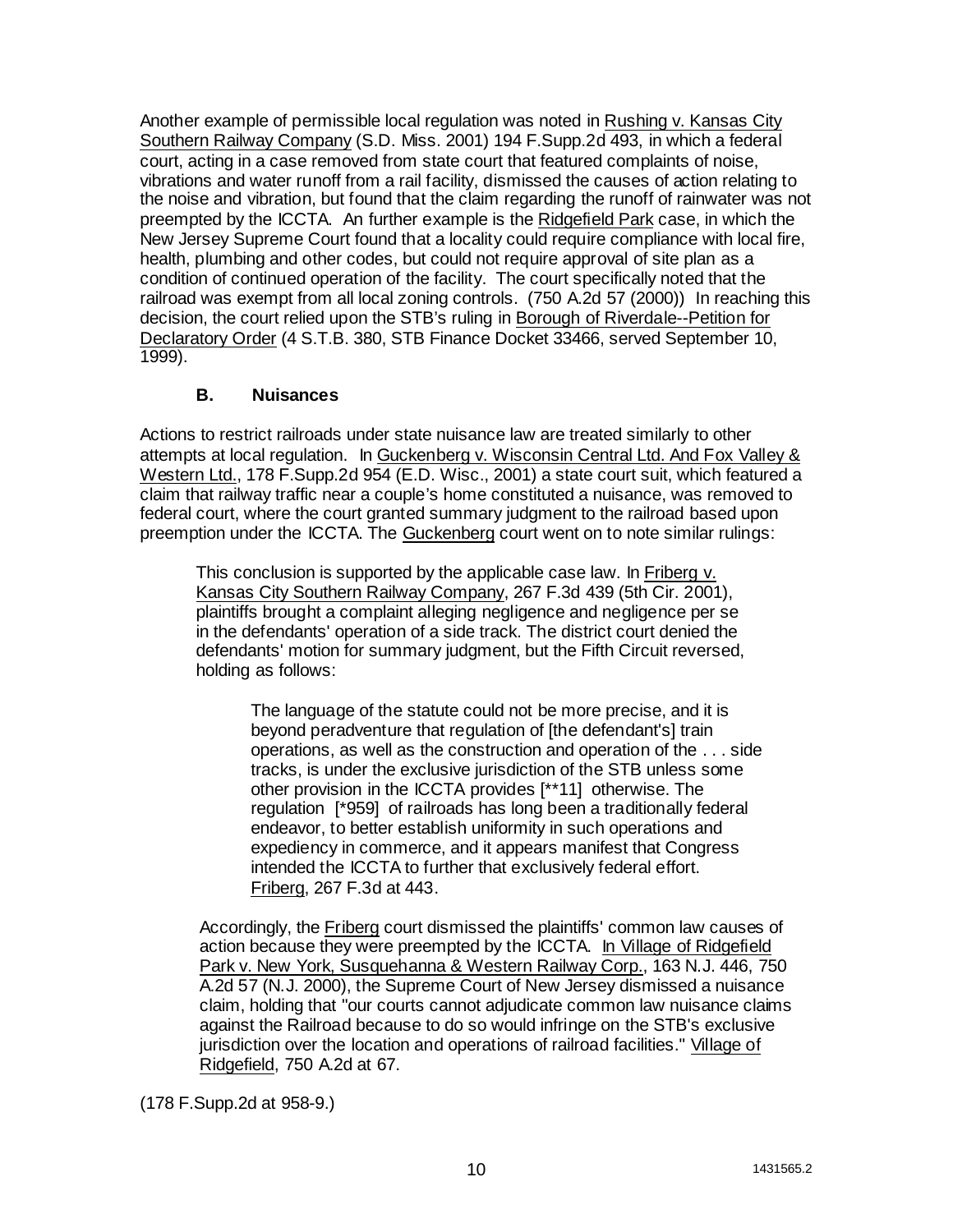# **C. Condemnation of Railroad Property**

Localities seeking to acquire rail properties have also run into the issue of preemption. In Wisconsin Central Ltd. v. City of Marshfield 160 F.Supp.2d 1009 (W.D. Wisc. 2000), the court found that a city's attempt to acquire railroad land containing a passing track for a highway realignment was preempted by the ICCTA. (*See also* Commonwealth of Mass. v. Bartlett, 384 F.2d 819 (1st Cir. 1967), cert. denied 390 U.S. 1003; In re Metropolitan Transp. Auth. 32 A. 2d 943 (2006).) However, courts have also held that land that is owned by railroads but that does not constitute a "facility" under that definition in the ICCTA could be condemned. Union Pacific Railroad Co. v. State ex rel. Corp. Comm'n., (1999) 1999 Ok Civ. App. 99, 990 P.2d 328.

# **D. Franchises**

Many railroads obtain franchises from local governments in order to cross or operate within public streets. A recent STB ruling involving a UP line in Salt Lake City, UT, provided that body's general views of how issues regarding franchise-related matters should be handled:

[I]t is well settled that, without abandonment authority from the Board, a state or local order, regulation or civil enforcement action that would sever a line of railroad or prevent operation over it is precluded. *See* 49 U.S.C. 10501(b), 10903.

Congress gave the Board exclusive and plenary authority over rail line abandonments, and Board authority is required before a railroad line can be lawfully abandoned. [Citations.] The courts have been clear that "[a]bsent . . . valid . . . abandonment [authority] . . . a state may not require a railroad to cease operations over a right-of-way." [Citations.] Thus, any party seeking the abandonment of a line of railroad, or discontinuance of rail service, must first obtain appropriate authority from the Board. [Citation.]

The City's actions are admittedly to prevent reactivation of, [fn] and operation over, the Line. The City argues that the Franchise Agreement allows it to terminate UP's franchise rights with respect to the right-of-way and require UP to remove its tracks. Yet, even assuming that the City's interpretation of the Franchise Agreement is correct, its enforcement of the Franchise Agreement is no less an attempt to regulate the abandonment of an interstate line of railroad than if the City promulgated laws for the same purpose. [fn] The Board and the courts have consistently held that such local regulation is precluded. In *New Orleans Terminal*, 366 F.2d at 163-64, the court found unenforceable a Parish ordinance directing the Parish attorney to take action, by suit, or otherwise to compel the removal of rail street crossings. Similarly, in *Des Moines v. Chicago & N.W. R. Co.,* 264 F.2d 454, 457-60 (8th Cir. 1959), the court found that the city could not, by suit, oust a railroad from use of city streets upon "forfeiture" of a "grant" and "contract" without abandonment authority.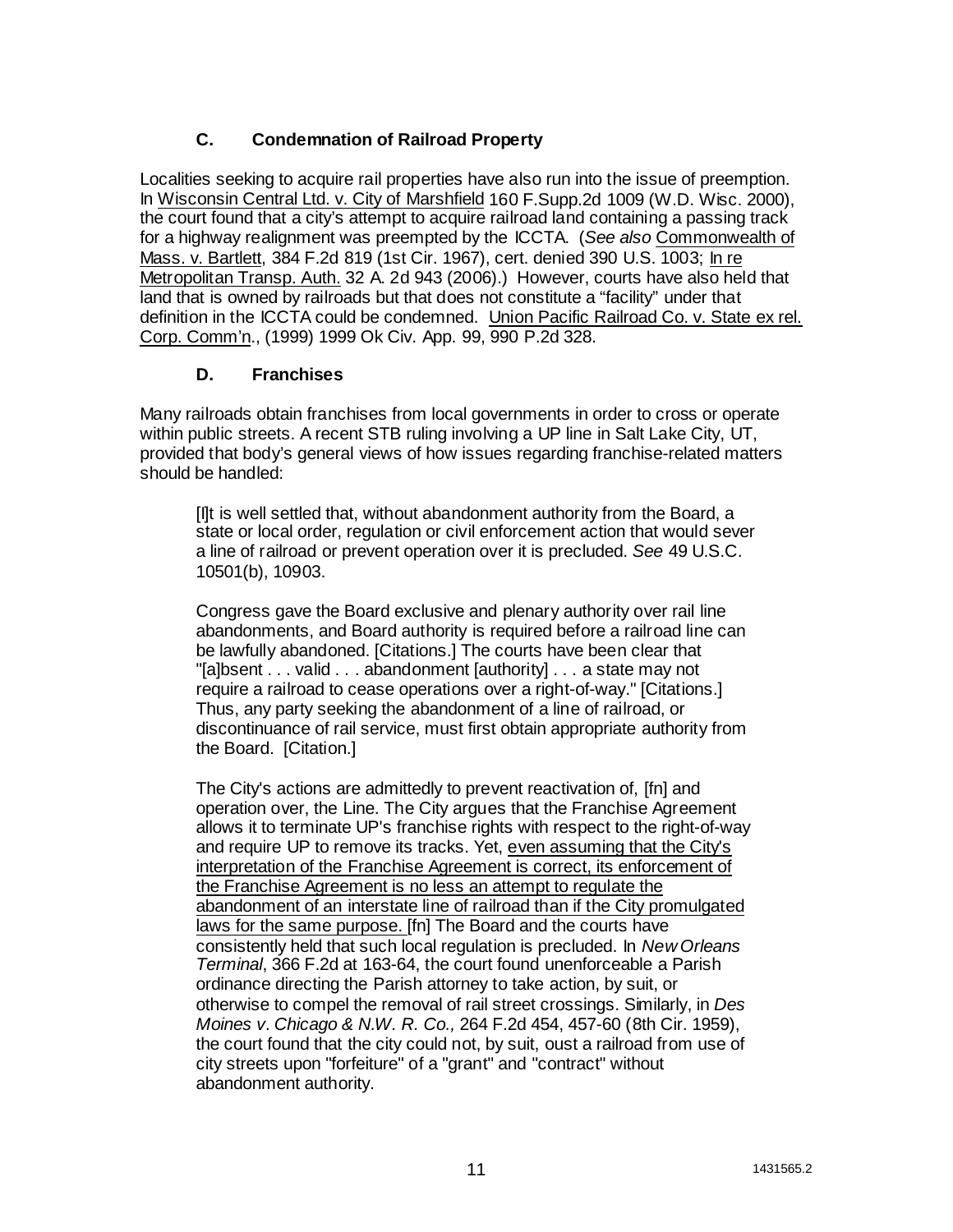In short, the abandonment of a line of railroad may occur only if authorized by the Board. *See* 49 U.S.C. 10903; 49 CFR 1152.

(Union Pacific Railroad Company - Petition for Declaratory Order, STB Finance Docket No. 34090 (Decided: November 7, 2001).) [Emphasis added.]

# **V. CROSSINGS**

## **A. Crossings are a Safety Issue**

The primary public concern at railroad crossings is safety. According to Operation Lifesaver (www.oli.org) , an industry group dedicated to reducing automobile/pedestrian/railroad collisions:

-Approximately every two hours in the United States, either a vehicle or a pedestrian is involved in a collision with a train.

-Nearly 50 percent of vehicle/train collisions occur at crossings with active warning devices (gates, lights, and/or bells).

-A motorist is 20 times more likely to die in a crash involving a train than in a collision involving another motor vehicle.

-On average, more people die in highway-rail grade crossing crashes in the United States each year than in all commercial and general aviation crashes combined.

-Trains cannot stop quickly. The average train traveling at 55 mph takes a mile or more to stop. That's 18 football fields.

# **B. Types of Highway/Railroad Crossings**

Highway/railroad crossings are regulated on the state level; in California, this is handled by the California Public Utilities Commission pursuant to Section 1201 et seq. of the Public Utilities Code. Under section 1201: "No public road, highway, or street shall be constructed across the track of any railroad corporation at grade, nor shall the track of any railroad corporation be constructed across a public road, highway, or street at grade . . . without having first secured the permission of the commission." According to the PUC, there are three types of crossings, public crossings (ones for public streets that have received the permission of the PUC), private crossings, which do not involve public roadways and are not regulated by the PUC, and a third category, "publicly-used crossings" which exist on private property but are used by the public. This third category is disfavored by the PUC due to the potential for the public to be injured at an unregulated crossing.

# **C. Use of Train Horns**

A commonly-used safety appliance for rail operations is the train horn, which is customarily sounded at each railroad grade crossing. Although often lyrically cited in literature and song, train horns are extremely loud (100 db+) and disruptive not only at the intersections at which they are blown, but some distance on each side, where they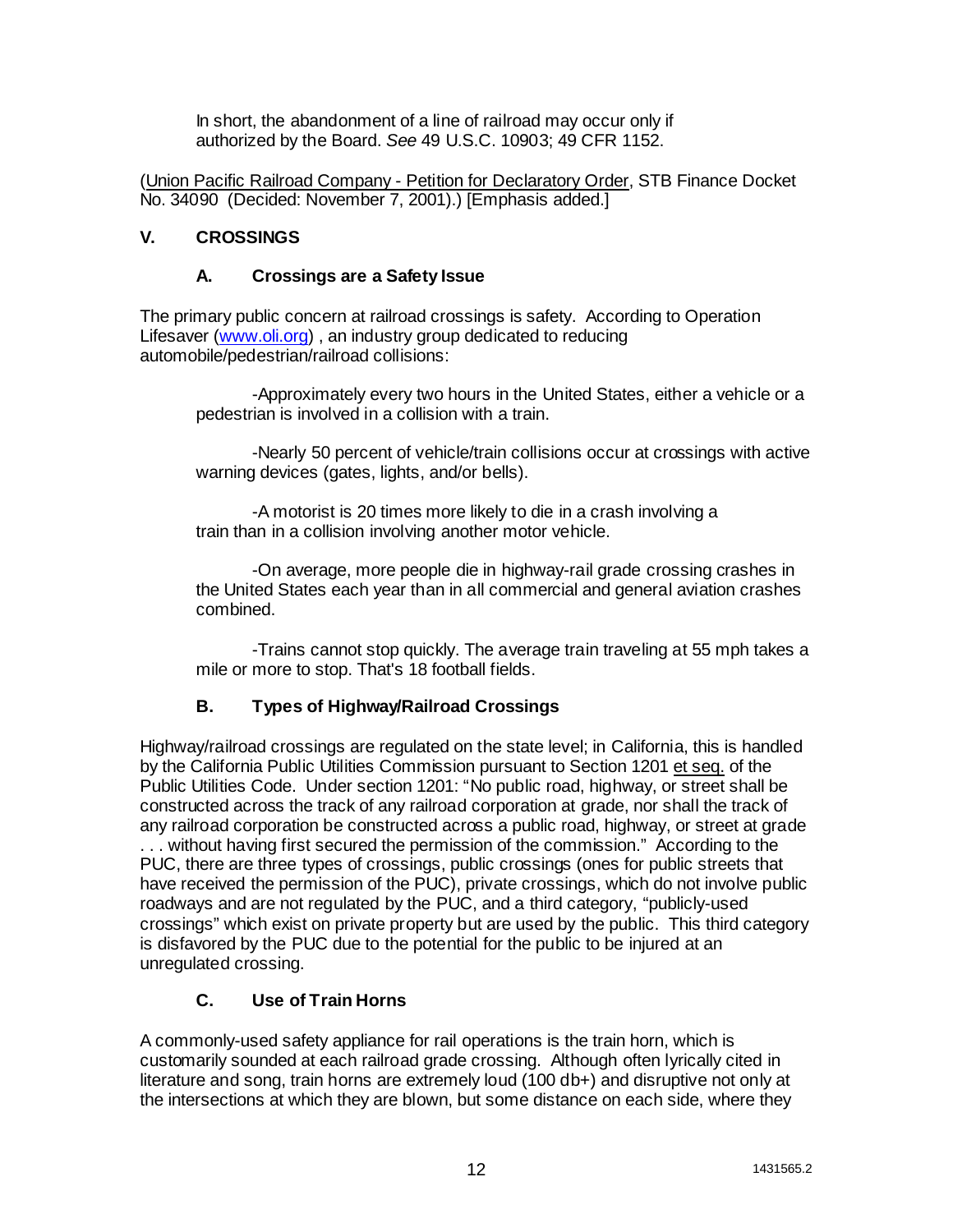are sounded to provide the proper temporal warning prior to the train's arrival at the crossing. This distance increases depending upon the speed of the train. In many communities, particularly those with intermittent rail service, attempts have been made to limit or prevent railroads from sounding train horns at intersections by establishing "quiet zones." Quiet zones are segments of rail lines in which railroads are prohibited from routinely sounding rail horns at rail/roadway grade crossings.

# **D. Establishment of Quiet Zones**

A recent federal law (Public Law 103–440, which added section 20153 to title 49 of the United States Code), required the Secretary of Transportation (whose authority in this area has been delegated to the Federal Railroad Administrator under 49 CFR 1.49) to issue regulations that require the use of locomotive horns at public grade crossings, but granted authority that would allow for exceptions to that rule, including the creation of quiet zones under certain circumstances. Under a Final Rule issued on April 27, 2005, the Federal Railroad Administration (FRA) adopted a regulation which sets forth a process by which localities can implement quiet zones on segments of rail lines under their jurisdiction. (70 FR 21844, amended at 71 FR 47614; codified at 49 CFR Parts 222 and 229.)

# 1. Supplemental Safety Measures

Under certain circumstances, it allows local authorities who regulate streets (such as cities or counties generally) to implement a quiet zone without obtaining the approval of the FRA or the rail operators using the line. For example, if certain specified safety measures (termed "Supplementary Safety Measures" or "SSM's") are implemented on all crossings on a segment, the locality only needs to provide a notice to the FRA and affected railroads. The pre-approved SSM's are measures that have been proven to be effective in preventing or limiting collisions, such as four-quadrant gates, gates with medians or channelization devices that prevent cars from driving around the gates, oneway streets with gates or the complete closure of a grade crossing. All warning signals at such crossings are also required to have certain other features, such as constant warning time devices and power-out indicators. The FRA concluded that these combined measures largely eliminate the chances that a collision could occur, thereby minimizing the impact of the horn ban upon safety. Thus, if a proposed quiet zone contains crossings featuring SSM's throughout, then it can be implemented by action of the locality. Moreover, if a proposed quiet zone has such a low risk of collisions (termed the "Quiet Zone Risk Index") that it is below a national standard (the "Nationwide Significant Risk Threshold") through the implementation of SSM's [at some intersections], then a quiet zone can also be established without FRA approval.

The federal rule is silent with regard to any process for force railroads to comply with requests of localities to implement quiet zones. Thus, at least as far as the FRA is concerned, it appears feasible and permissible for railroads to block quiet zones. Moreover, the rulemakers flatly refused to prohibit railroads from requiring indemnity agreements as a condition of allowing quiet zones to proceed. Therefore, railroads' demands for indemnity protection may serve as an impediment to localities interested in establishing quiet zones.